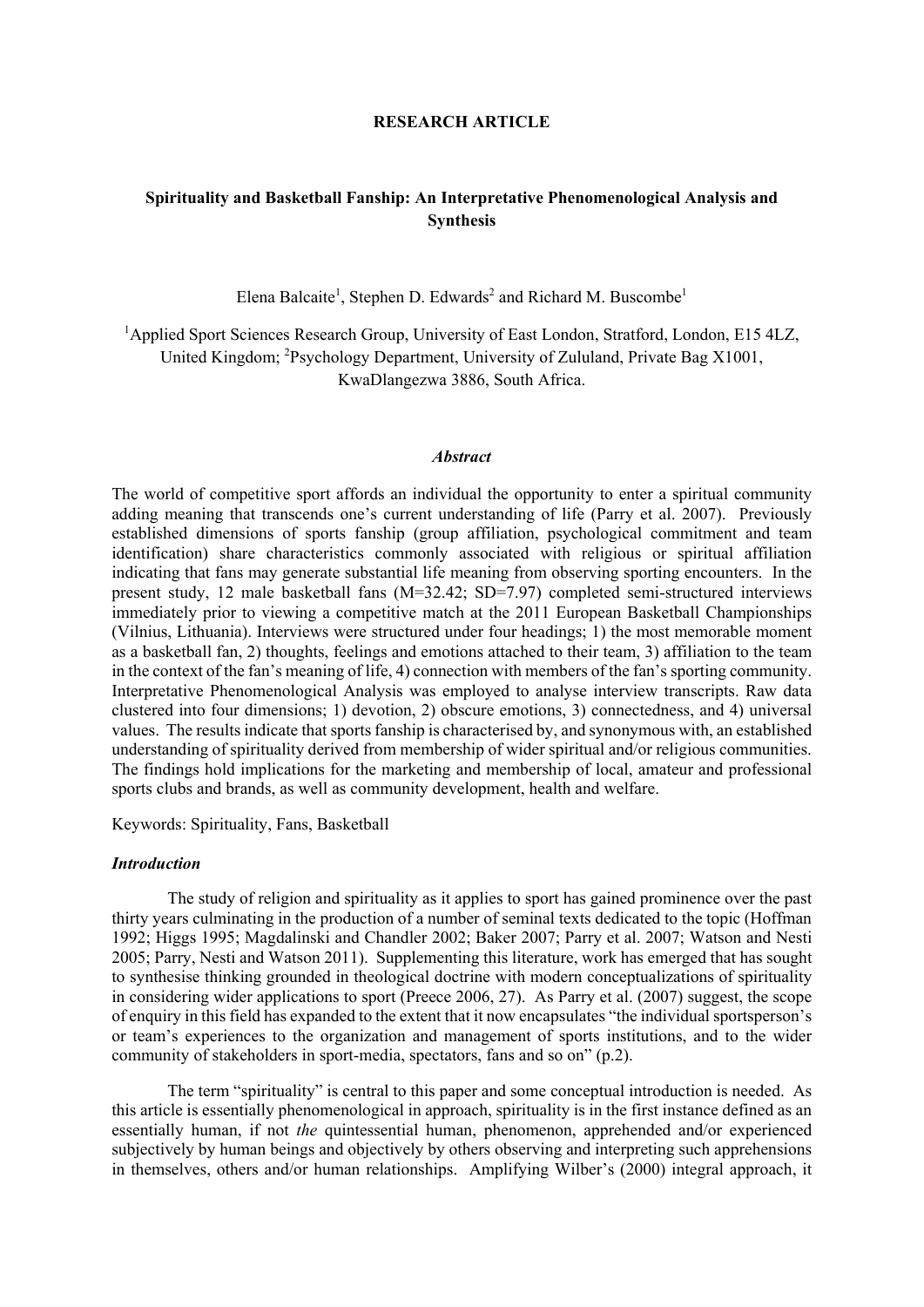may be argued that that the phenomenon of spirituality includes immanent, transcendent and essentially human aspects. Immanent aspects refer to spirituality as a given phenomenon of consciousness already existing in potential form in all human beings as manifest in attitudes, experiences and behaviour such as love. Transcendent aspects include higher developmental and/or transpersonal levels and/or lines of consciousness. Essentially human aspects include immediate apprehensions or direct experiences referred to as peak experiences by Maslow (1971).

Phenomenology may be defined as the study of phenomena that reveal themselves to consciousness (Heidegger 1927; Husserl 1917). Phenomenology may be broadly described as a philosophical movement that has permeated the human, social sciences with regard to any orientation attitude, approach, design, strategy, method, or technique with lived experience as its subject matter (Edwards 2002, 4-6; Spinelli 1989, 1-10). A general phenomenological orientation, which assumes the interrelatedness of all phenomena, bridges artificial, conceptual distinctions between such terms as body, mind and spirit; the emphasis is rather on the lived experience of such phenomena, in this case, spirituality. By its very nature any phenomenological investigation is novel in its concern with revealing fresh experiential reality and then interpreting meaning in an ongoing hermeneutic dialogue in which all interpretation will inevitably only be partially true. The special focus of this research is on the experience and meaning of sports fanship as a particular phenomenon.

Spirituality includes such notions as the search for sacred, divine or non-material aspects of life (Good, Willoughby and Busseri 2011, 540). Hyman and Handal (2006, 264-267) propose that people often seek spiritual meaning devoid of the requirement to align themselves with a specific religion with 'spirituality' seen as being more inclusive and less constrained by institutionalised beliefs and practices. Spirituality can be considered as a devotional journey or an inner moral orientation associated with a sense of belongingness, meaning and acceptance (King 1996, 344; Litwinczuk and Groh 2007, 14). Chally and Carlson (2004, 60-65) identified three dimensions of spirituality as being a connection that one has with, 1) the world, 2) with others and 3) with a supreme power and oneself. Within this understanding it is important to note that whilst spirituality may be located within religious practices, to be religious or follow ecclesiastical doctrine is not a requirement of modern spiritual tradition (Tanyi, 2002, 500-502). Transformations in our understanding of 'spirituality' are driven by contemporary culture and changing society as an individual seeks alternative channels to connect with the universe (Hoover 2006, 2-6; Hedlund de-Witt 2011, 1057-1059). According to King (1996, 344-345) observing or engaging in creative disciplines such as art, music and nature has the power to evoke feelings of harmony and serenity promoting spiritual well-being. Sports events have been seen to invoke similarly powerful and non-material responses in players, spectators and residents of a host country with expressions of nationalism coming with profound emotional attachment (Bruce 2014, 32). Furthermore, Coakley (2004, 102) proposes that these expressions of meaning are equally strong or even stronger to people today than those represented by any traditional form of religion.

Spiritual practices are readily evident in sport in collective displays of celebration, team rituals, sports stadiums used for communal gatherings and the hierarchical structure adopted in many sporting organisations (Obare, 2000). Parry et al. (2007) suggest that sport offers the chance to join a spiritual community or a ground of faith that provides athletes and supporters with the opportunity to experience significant life meaning. Further to this, Parry et al. (2007) describe a number of levels at which sports fanship can generate and embody meaning, for example, acceptance, being a part of a larger community, associating your identity with that of your club, revering of athletes as heroes or gods and reverence of aesthetic perfection. Notably, worship is frequently expressed through the rituals cultivated by sport supporters (Obare 2000, 35-40). Hawkins (2000) notes that congregations and fans at spiritual gatherings and sports competitions respectively, display similar behaviours such as; collective waving, chanting and clapping. Synonymous with these rituals is the belief, on the part of a supporter, that individual and collective investment may evoke religious or sacred forces with a view to influencing objective reality, i.e, the outcome of a match or moment in a game (Eastman and Riggs 1994, 249-251).

Athlete testimonies (Pienaar, 2000), research reports (Dillon and Tait 2000, 91-100) and philosophical accounts (Saint Sing 2005, 227-229) collectively provide support for the existence of a spiritual dimension to sport. Although Crust (2006, 17-31) provides a cautionary note in questioning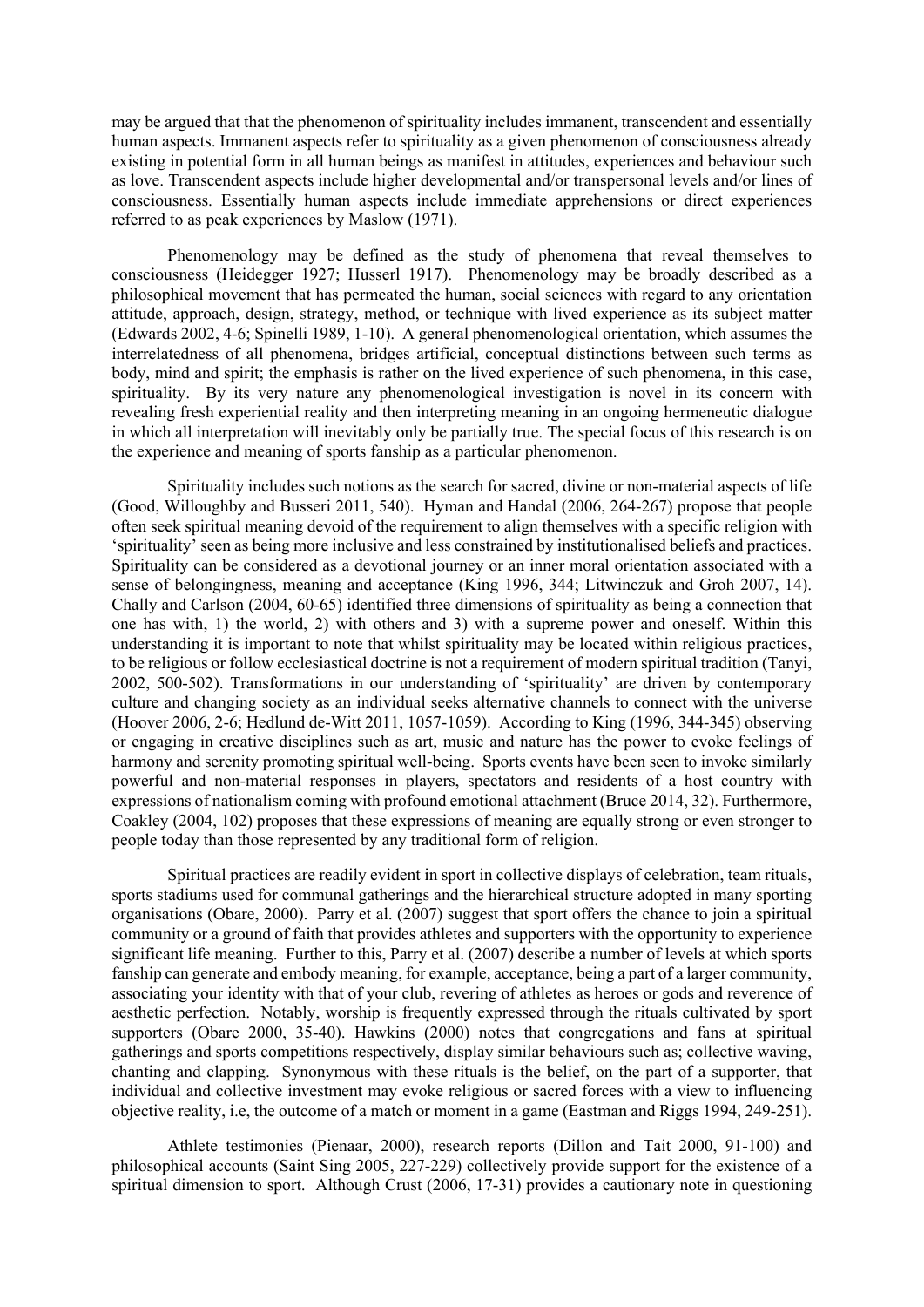the widespread application of spiritual practice to sport, it is evident that dimensions of spirituality permeate a fan's lived experience when following his or her team. Employing an inductive, phenomenological approach, this study seeks to explore personal experiences, understanding, and meaning attached to a fan's support for, and investment in, a national basketball team. This study builds on our current understanding of spirituality and sport fanship through the application of a hermeneutic epistemology with data collected in a real-world setting.

## *Methodology*

#### *Phenomenological approach*

Given that spirituality manifests as an increased state of self-awareness; exploration of it should be conducted by attempting to uncover one's consciousness. A phenomenological approach treats people's lived experiences as a context within which meaning is constructed as human consciousness is directed to all objects and subjects involved in a particular experience (Willig 2008, 57). Therefore, when attempting to understand the meanings attached to certain expressions and occurrences, descriptive accounts of relevant experiences should be acquired (Koch 1995, 829). Since in phenomenology, meaning is constructed through interpretation of collected descriptions, this approach commits to continuous reflection and to revealing new discoveries as reality changes. It also means in depth investigations of essential structures of reality. This changing reality includes the consciousness of the phenomenologist as well as the phenomena revealing themselves to one's consciousness. The approach is subjective to the extent to which meaning is attributed to the lived –world as it appears to the phenomenologist. Personally significant meaning often occurs in the form of insights during or after an experience, such as in or after particularly meaningful sport fan's experiences. It is objective to the extent to which the phenomena are accurately interpreted and agreed upon by phenomenologists. The hermeneutic epistemology adopted implies ongoing interpretation in pursuit of an ultimately unrealisable final truth. This article may be viewed as novel or original to the extent to which it faithfully documents, describes and interprets a basketball 'fanship' phenomena in relation to spirituality.

### *Participants*

Twelve male participants were recruited in situ outside the basketball venue that was hosting the 2nd group stage of the European Basketball Championships 2011 in Vilnius, Lithuania, 7th-12th September. The average age of the participants was 32.42 (SD=7.97) years and the participants were of seven different nationalities (Finish, French, German, Lithuanian, Macedonian, Russian and Slovenian). Having provided consent to participate in the study the participants completed questionnaires assessing their loyalty, and financial and psychological commitment to their national basketball team. This approach has been employed previously as a means to gauge 'sports fanship' and thus served to act as a filter ensuring only those individuals with a significant attraction to the team were included in the study (Bee and Havitz 2010, 147). The participants reported that they had followed their national team for 13.83 (SD=7.64) years scoring an average of 5.42 (SD=2.11) on the financial commitment scale (1=not spending any money; 10=spending all available funds). With the exception of the Lithuanian fan, all of the participants had travelled to Vilnius with the specific purpose of supporting their team at the basketball championships. Ethical approval for the study was granted by the research ethics committee of the lead author's institution.

## *Procedures*

Semi-structured interviews were employed as a data collection method in order to collect descriptive accounts of basketball fans' experiences as required by a phenomenological approach.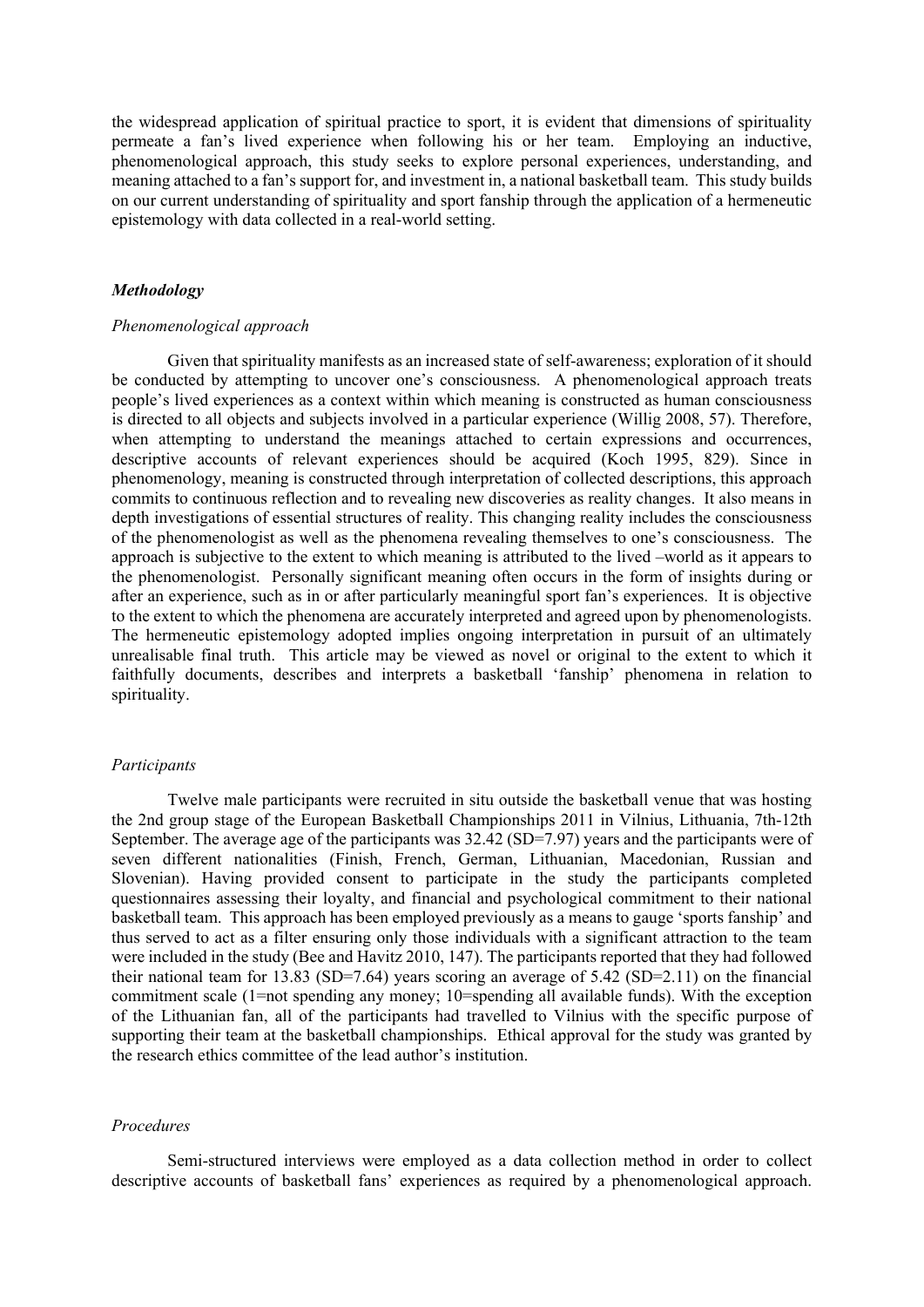Participants were recruited and interviewed on site at the 2011 European basketball championships. It was hoped that the natural setting of the interview would help the participants to feel comfortable in their surroundings and emotionally and physically safe and secure (Smith, 2008). Participants were briefed as to the nature of the study, received details regarding the interview process, were informed that their interview would be recorded and that records and transcripts of the interview would be stored securely and used only for research purposes. All participants provided written informed consent and acknowledged that they understood their right to terminate the interview at any stage. All interviews were recorded using two digital voice recorders (Sony ICD-UX200). The interviews were conducted in English although participants were encouraged to use their native language to describe any phrases that they felt they were unable to clearly express in English. Professional translation services were subsequently employed to ensure that an accurate account of the interviewees *talk* was recorded.

The interview format was arrived at on the basis of a number of epistemological, philosophical and practical considerations. Adopting a semi-structured interview schedule affords the researcher the opportunity to hear from the participant about a particular aspect or experience from their life (Willig 2008, 68). This approach supports the inductive nature of the present work and is commensurate with a perspectivist outlook. Furthermore, the interviews were time constrained with the interviewer cognisant of each participant's sports tourist status and the need to minimise any imposition and reduce disruption to the participant's preparations for their team's upcoming match. Interviews consisted of open-ended questions structured under pre-set headings. The open ended nature afforded the participant freedom to explore their own understanding of the phenomenon in question. The use of headings was adopted for two reasons; 1) to maintain focus ensuring that in a time constrained interview situation sufficient data of relevance was extracted and 2) to enable the research team to better consider commonalities in the participants' responses when the data was analysed.

Each interview commenced with a series of introductory questions (e.g., "what are your thoughts on how the Championship is going so far?") before progressing to the body of the interview schedule (e.g., "what is your most memorable moment from your time as a basketball fan? "can you describe the time when you felt most attached to your team? What were your emotions at this time? How were you feeling?", "describe how it feels when you are with other *enter team* fans" and "describe the role that following *enter team* plays in your life". At appropriate times during the interview probing questions such as "why was this important to you?" and "how did this experience make you feel?" were utilised to encourage participants to elaborate on their experiences. The interviews lasted for an average of 18m:56s with a range of 30m:32s to 5m:17s.

Trustworthiness of the data was ensured through the non-directive interview questions. According to Willig (2008) although the interviewer should be aiming to steer a participant to provide answers that facilitate answering the research question, space should be left for the interviewee to express his/her views and redefine the topic. Therefore, the interviewer was conscious of asking openended questions and being more direct only at times when making participants elaborate on their views or attempting to better understand their expressions. In order to collect authentic data, participants were interviewed in social surroundings in a natural environment, therefore allowing participants to feel more comfortable and as a result encourage honest and open responses.

## *Data Analysis*

Qualitative procedures were followed employing an Interpretative Phenomenological Analysis (IPA) approach to analyse and interpret the participants' experience of, and understanding for, the phenomenon under investigation. This approach was selected based on Smith's (2008) observation that IPA is committed to examining people's perceptions of major life experiences. The first stage of IPA sees the researcher familiarise themselves with the text contained in the interviews (Willig and Rogers 2008, 54). Although transcription took place within one full day of each interview taking place the researcher sought to gain separation from the interview process and therefore enhance objectivity by electing to analyse the data four months after the interviews had been transcribed (Willig 2008, 56).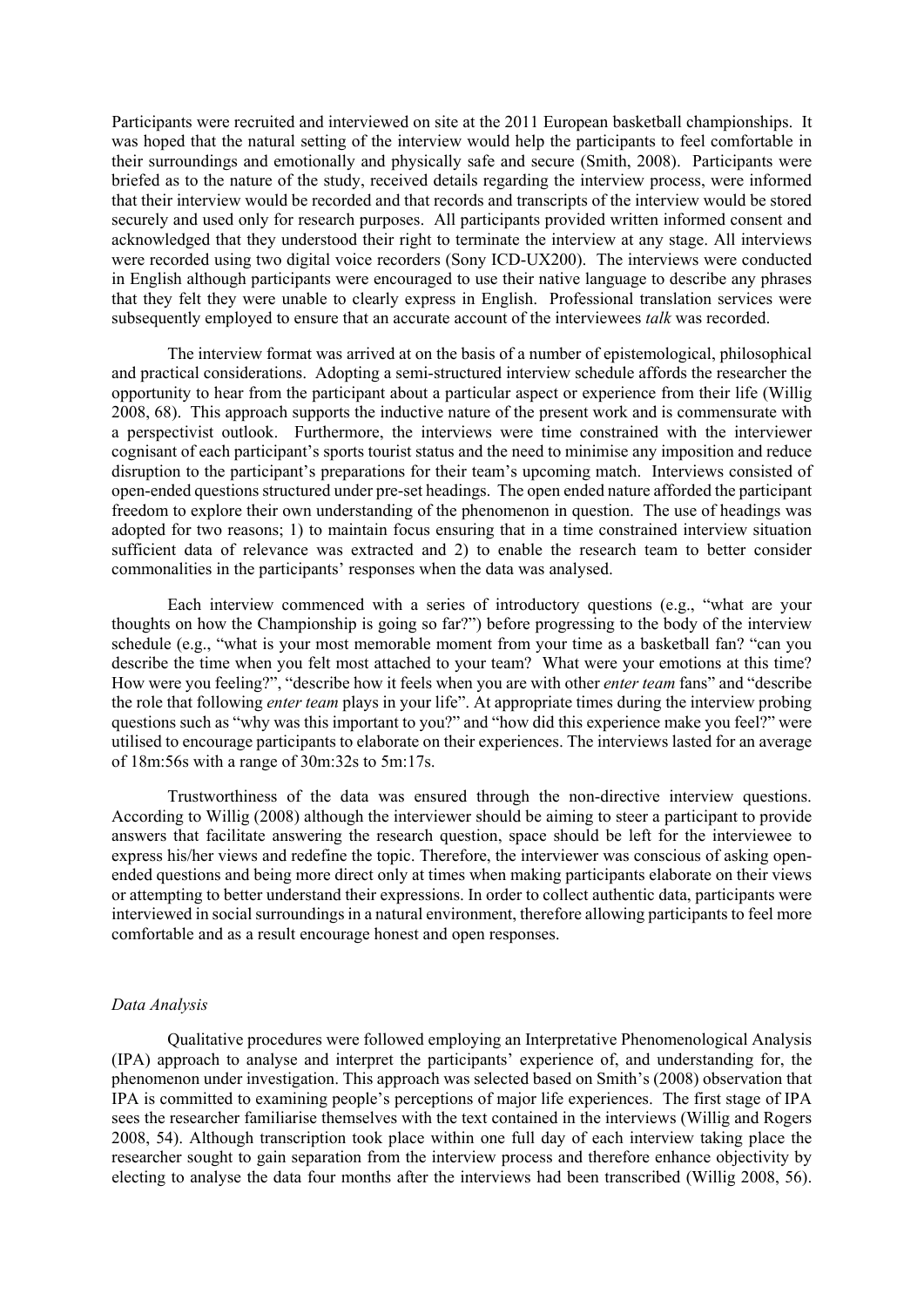Reading and re-reading of the interview transcripts occurred as well as taking notes of initial thoughts and observations. These initial notes included descriptive labels and associations which facilitated the process at the second stage of IPA when deriving themes from the text and attempting to understand the text through thematic labels. The third stage comprised of organising the labels into higher order themes based on the clustering of lower order themes in to coherent units (Willig 2008). Member checking was undertaken by a third party who was not connected with the study but who had extensive experience of qualitative research processes. The final thematic analysis was revisited multiple times over a period of three months and themes were revised based on discussion with the third party reviewer and the interviewer's own reflective practice. Consequently, twenty lower order themes were clustered into six dimensions which were then used as a basis for an analytical narrative interpretation supported by verbatim extracts from the interviews.

## *Results and Discussion*

Twenty lower order themes emerged from the data which clustered into four dimensions: 1) devotion, 2) obscure emotions, 3) connectedness, and 4) universal values.

#### *Devotion*

The dimension of devotion was constituted from four lower order themes; loyalty, commitment, psychological/emotional investment and love/worship. Such themes have traditionally described channels through which people have been reported as either developing or consolidating relationships with God or a higher power (Wuthnow and Mellinger 1978, 234). The emotional and psychological investment described by the participants reflected an experience that went beyond the physical realm, incorporating aspects of euphoria and peak experiences that have been reported during episodes of prayer.

"I am a very emotional man so it's hard to put into words how you feel to be in the centre of that match. You need to go there, to see it, to see others doing that and make it charm you, psych yourself up and then to understand that you have done it when the final whistle blows."

It should be noted that the participants' experiences of following their team served to provide moments of extreme despair in contrast to the euphoric episodes already discussed. Accounts such as "you feel like you'd die from nerves, "I fear that moment, I fear what we felt" and "It was very painful, I'd live shorter just because of this game" served to highlight the polarizing nature of devoted sports fanship.

The idea that sport is seen as a devotional or spiritual journey is not a new concept (Parry et al. 2007, 15) however the current study suggests that this understanding may describe the experiences of 'invested' supporters as they follow their team. An intangible connection between fans and players was something that ran through the participant's dialogue. Of interest was the idea that the fans felt that their devotion exerted both an influence over their team's performance and that this investment was reciprocated by the players.

"We do our best as fans and we know that our support truly helps our team to play better"

"It means so much to us, and it means a lot to the team. We are very committed to the team, you know, and the team to us."

The idea of engaging in or witnessing a peak performance that is achieved through seemingly effortless superhuman physical feats has been associated with a transcendence of ordinary human capabilities (Gaillardetz 2005, 30-33). Such reports are reminiscent of the origins of the Olympic movement with Herculean feats of strength, skill and speed defining the Gods in ancient Greek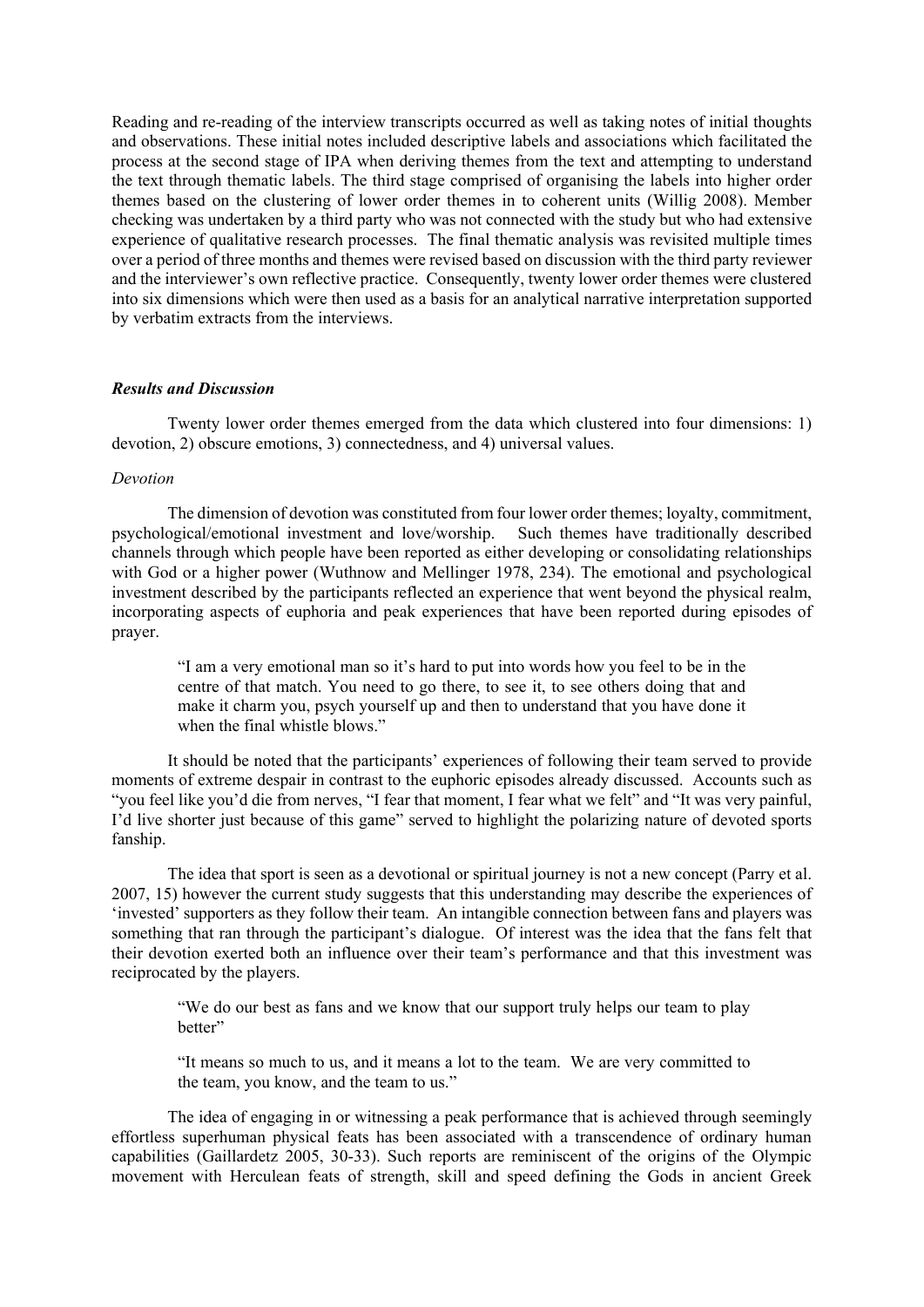mythology. Appreciation of individual player abilities and admiration for a 'god-like' ability to accomplish physical feats were cited in the present study.

"The Dream Team was something that really got me into basketball. When I saw those guys and what they were capable of and what they could do on the court. That really got me into basketball."

Two predominant motivations for following a team have been reported in the literature, namely supporting a team who outwardly prioritise winning and regularly achieve success or supporting a team with an emphasis on a beautiful, aesthetically pleasing style of play, a team ultimately fulfilling their potential (Sukhdial, Aiken and Kahle 2002, 77). Such emotions are often associated with pursuits that are more overtly grounded in artistic and aesthetic traditions, e.g., art or dance (Arnold 1990, 164). As King (1996, 348) notes such feelings of harmony are spiritual by nature. Hamilton (2011, 29) poetically addresses this concept in his critique of the changing nature of how sports performers and spectators view athletic achievement. Hamilton states "Our love for sport becomes distorted through loving the lower things more than the higher. We love winning more than virtue so that there is an overemphasis on winning, thus disordering our affections resulting in evil" (p.29). The accounts of the basketball fans sampled in this study showed a definite tendency towards self-actualisation rather than on a winning philosophy with words such as "beauty", "graceful", "dynamic" and "smooth" being used to describe the physical act of performance. The present study confirms that basketball fans associate with both the physical and aesthetic qualities of the game. It is interesting to note that this appreciation was reported to extend to both home and away team players, indicating personal, interpersonal, communal and transpersonal forms of spirituality (Wilber 2007, 88).

The participants reported that supporting their team was synonymous with feelings more commonly understood as love and worship.

"We've been supporting, worshipping our team in these Championships so far but we always love our team"

Although the concept of 'love' often appears in sports literature in anecdotal form, e.g., a love of the game, there is also an argument in sports psychology that an athlete's love for his/her sport tends to be reduced to theories of motivation (Nesti 2007, 120-123). Similar views are apparent when considering sports fans; as suggested by Klugman (2009, 37) an emotional connection felt by a supporter towards their team is an expression of love rather than an attempt to enhance one's selfconcept (as frequently advocated in sport spectatorship studies). The participants reported that this adulation and support principally manifest as chanting and clapping behaviours that are synonymous with some religious or spiritual congregations adopted as rituals expressing worship of a higher power (Hawkins 2000).

"And then it all starts, nobody saves themselves, nobody saves their drums, neither they save their voices or legs or sweat dropping through their dyed faces and other parts of body."

In an applied sporting context, themes such as loyalty, commitment, sacrifice and emotional investment have been identified as areas from which an applied practitioner might seek to locate strategies to develop team identification and cohesion in athletic groups (Wann, Royalty, and Rochelle 2002, 213). It would appear that groups of supporters inadvertently adhere to similar collective principles and as such sports franchises might consider ways to promote these themes amongst their fan base. Encouraging large groups to engage in synchronous movement (waving) and communal chanting may promote a hedonic, enriching shared experience that brings supporters closer to both fellow spectators and the athletes that they are following. The outcome of this work might see an increase in fan devotion resulting in an increase in financial, emotional and spiritual investment in following the team and related community spin-offs.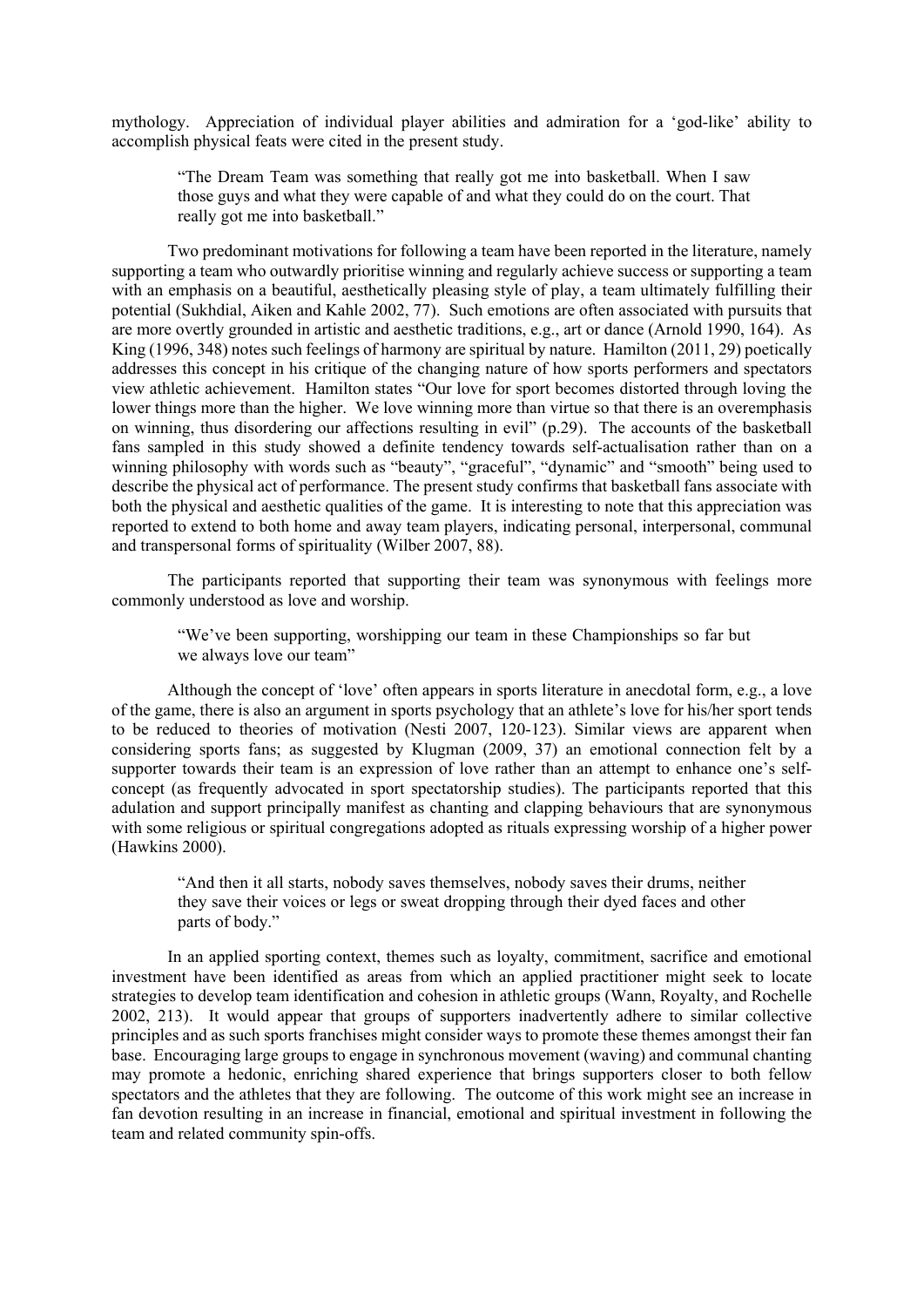### *Obscure Emotions.*

The higher order theme of 'transcendent feelings' emerged as an expression of personally significant feelings and emotions that reached transpersonal dimensions, for example, apprehended as a subtle heart experience. Lower order themes in this category were largely of an existential nature. The results suggest that transcendent feelings such as sensing the game, illusion and joy/euphoria were often referred to by fans as something unexplainable or mystical, however, very vivid in their experiences.

"Then I didn't have any doubts left, the victory was ours. I felt it with my heart, it wasn't strategic, it wasn't forecast, it wasn't anything you can understand with your brain it was my heart that felt it, I knew that because of what I saw on the court: the enthusiasm of the players, their devotion and their eyes revealed that for me."

A number of participants described their state of mind as an illusion, as a place where daily life constraints and realities did not feature.

"Here, it's like an illusion after which we go back to our real lives."

Such reports are in line with the assertions of Bernache-Assolallant, Bouchet, Auvergne, and Lacassagne (2011, 85-86) who highlight the capacity for sport to induce people to break away from the constraints (physical, psychological and spiritual) of their daily lives. This thinking is evident in the notion of self-spirituality (Aupers and Houtman 2006, 202) that in the deeper layers of the self a person is able to find authenticity and sacredness. This understanding meant that transcendent feelings were experienced by fans as a result of them finding an inner unpolluted 'kernel' which allowed them to be emotionally and mentally free.

The fans reported sensations synonymous with Csikszentmihalyi's (1990) original conceptualization of optimal flow experiences with moments of total immersion in the present and a perception of slowing down of time.

"We were yelling, we just couldn't believe what we were seeing. The result was not believable. That minute was worth a million pounds and would last forever."

This intuitive sense of realisation is also analogous with religious and spiritual experiences such as Enlightenment, which in Buddhism is explained as an intuitive realisation of the truth (Forman 2004). Such feelings have previously been reported when engaging in extreme sports as one adopts an almost symbiotic relationship with one's surroundings (Parry et al. 2007, 35). Murphy and White (1978) have previously talked at length about transcendent experiences in sport as related to feelings of peace, attachment and calmness with these accounts focused on the individual sportsperson's experience. The findings of the present study suggest that such transcendence can occur as a result of merely observing sport as long as the observer is sufficiently invested in the moment (team).

# *Connectedness*

Chally and Carlson's (2004, 61) description of spirituality as describing one's connection with the world, with others, with a higher entity and with oneself was apparent in the higher order theme of 'Connectedness'. Forman (2004, 2-7) noted that spirituality, as opposed to more institutionalized religion, is obtainable and accessible due to its personal dimension. One of the themes that emerged from the interviews was personal meanings and values as participants were eager to express their personal stance on why basketball is important to them. A significant proportion of participants felt that their fanship had given them a sense of empowerment.

"It gives me a feeling of satisfaction, that it's we Lithuanians; our team did that, our team won. It gives me a well-founded sense of pride. That's the most important thing."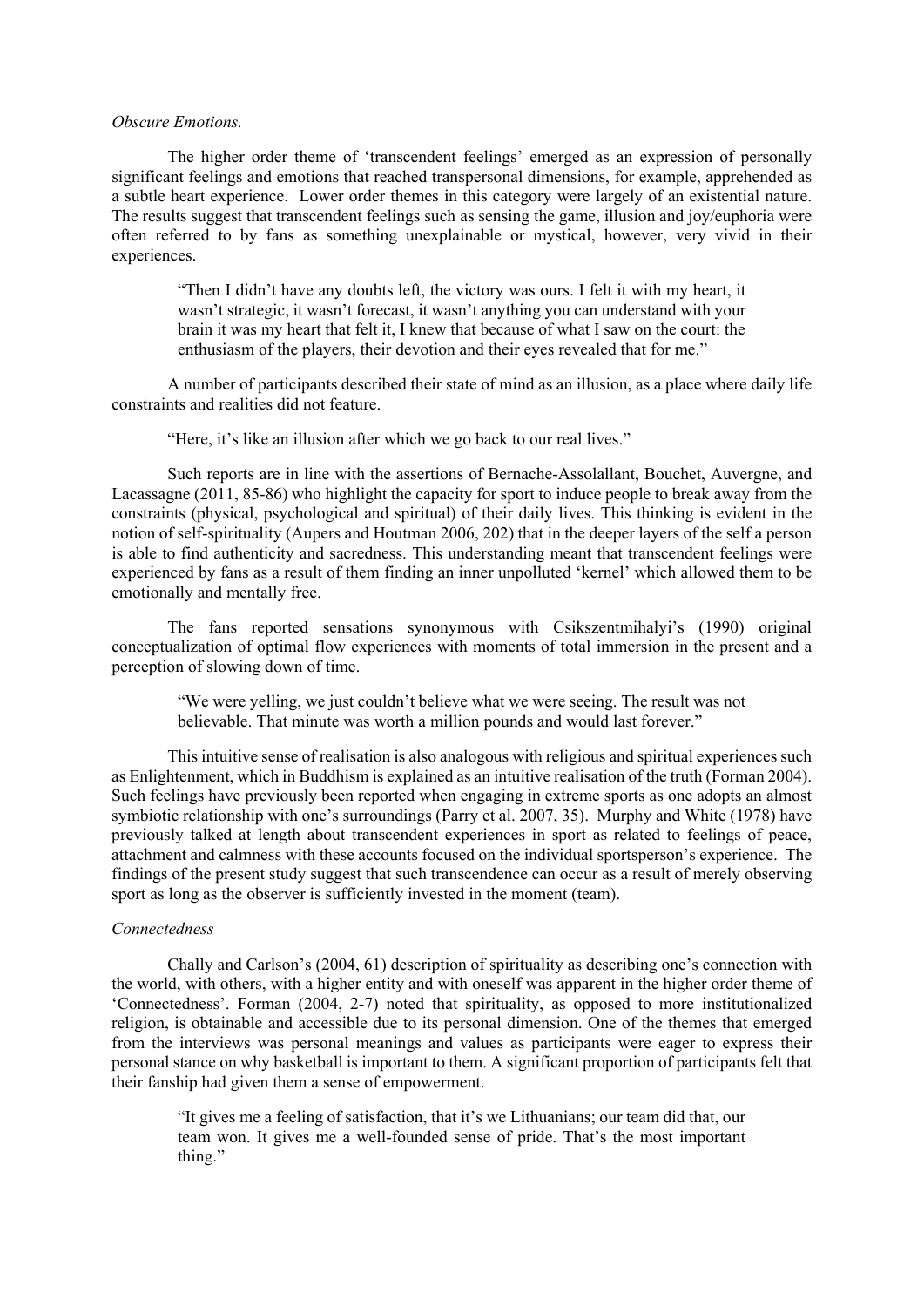"they are a much bigger country, much more successful country and we are Macedonia, a small country, you know but we've won and it's very good feeling"

This result is in line with the findings of Eastman and Riggs (1994, 270) who showed that sport fans aim to be socially and culturally empowered and in order to achieve that they develop personal rituals during games. In the present study, fans reported sitting in the same seats, wearing of identical clothes when on winning streaks and singing specific songs at critical points of the game. Relatedness to a team or individual player has been proposed to represent a domain that carries meanings and beliefs that are often stronger to people today than those encapsulated by any traditional form of religion (Coakley 2004, 20-27). In this vein, a number of participants felt that basketball gave them an opportunity to express who they are as humans as well as to represent the ideals of their nation.

"The last minute of the match against Greece that was the moment that has touched me the most. A very important moment in Macedonian history"

As noted by Bernache-Assolant et al. (2011, 73) sports games often provide supporters with an opportunity to express their identity since they support a particular team as a part of their individual identity. In the present study feelings of identity were often seen to grow into patriotism as a number of fans felt that their basketball team represented them as individuals whilst at the same time being a symbol of their nation's status as well as transpersonal ideals. Such higher order meaning is a central theme in the psychology of spirituality and religion (Frankl 2000) and has been suggested to serve a role in the motivation and subsequent success of elite athletes (Noakes 2003, 178).

Participants highlighted the importance of being among other fans when supporting their team, a notion central to Kahle and Closes' (2010, 24) assertion that group affiliation is a crucial element of sports fanship, generating a sense of belongingness and human enrichment.

"It is not even a question, I mean, one is not a soldier in a battlefield. It's either all of us or none of us, team on the court and team in the stands, it's not possible in any other way, how? 113 decibels in the arena it's a few times louder than a fighter plane, it's feasible only when the whole nation support their team as one fist."

"We are like one entity, 2000 bodies, one entity. And we are going through the same process after the winning or the losing."

Kahle and Close (2010) suggest that through group affiliation fans are able to transcend states of consciousness and connect with each other and a power beyond themselves irrespective of the arena in which this experience occurs. Furthermore, Kelly (2011, 165) highlights the significant role that feelings of community hold in Christian spirituality.

"I think we also feel connected when the team is going the right way. We are supporting the team and there is a bond, a connection between us"

The sense of the spiritual being defined more as a phenomenological experience rather than being confined to traditional religious settings aligns with Lawrence's (2011) explication of new age spirituality where individuals seek enlightenment and belonging through the 'journey' rather than from a place or specific dwelling. Similar accounts are evident in collections of players engaging in prematch team prayer where, irrespective of religious affiliation or belief in a physical God, players give themselves over and harmonise with teammates in a shared spiritual experience (Hoffman 2011). Although the topic of public displays of a religious nature in sport has received examination from both a theological (Hoffman 2011) and ethical viewpoint (Kreider 2003) it is evident from the accounts of the fans in the present study that feelings of shared purpose and collective unity resulted in powerful hedonic sensations being experienced when following one's team and watching them play.

The notion of a 'play ethic' as described by Preece (2006, 25-49), highlights the power of play, in its purest form, to provide opportunities for individuals to achieve peak experience, even apprehend God's touch, through the freedom afforded by unconstrained, aesthetic movement. This metaphysical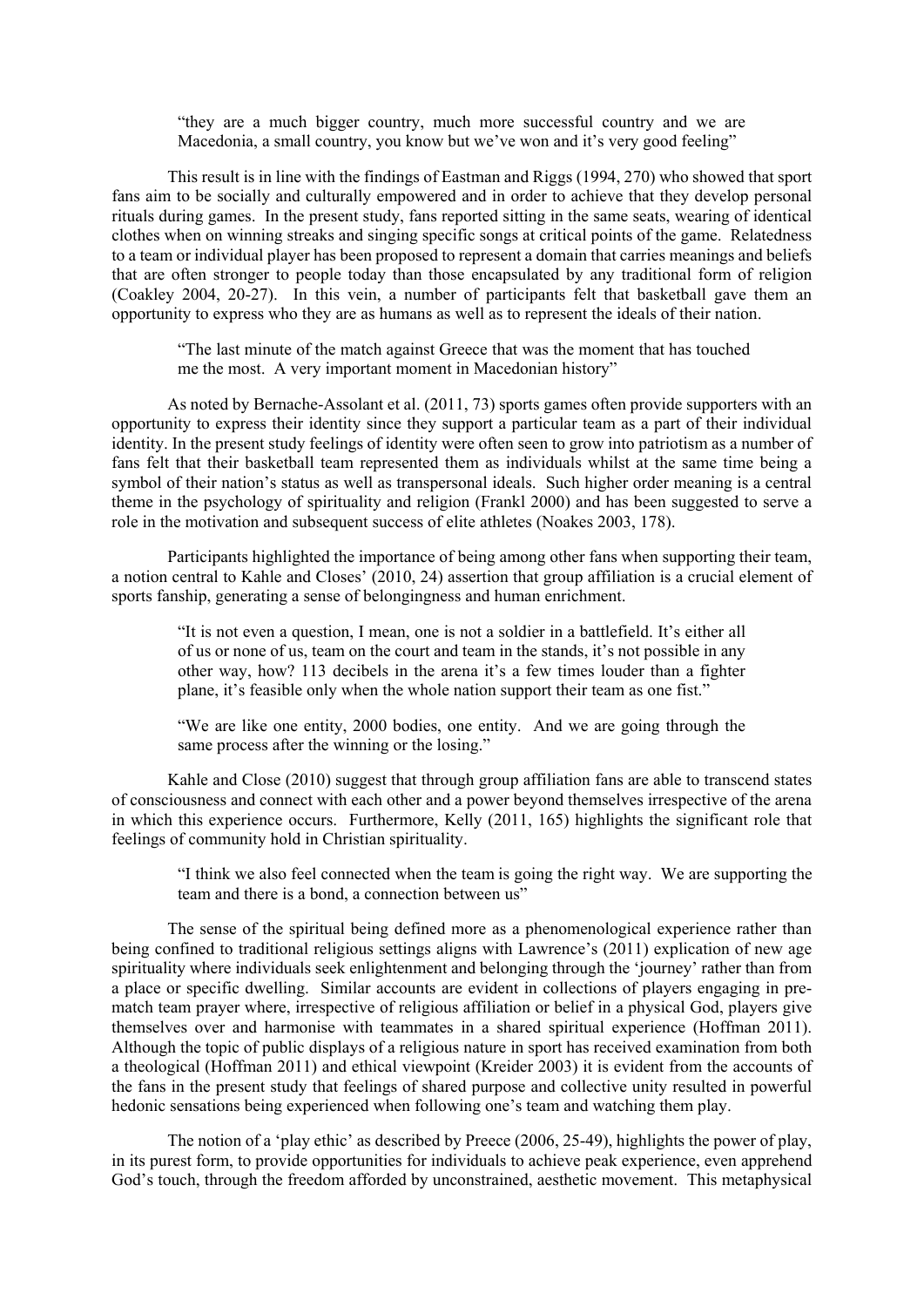was also evident in the theme '*connection with players'* and fans reported a synthesis with the players which was felt as empowering and providing a source of significant life meaning and morality.

"The idea that we live in the same town, that we have the same places to go, we have the same historical background, we have the same routes. They play their hearts out for the town, so for me it's easier to support someone like that, I feel close to them and them with me."

The findings of the present study indicate that fans, not only athletes, may experience a spiritual connection with each other and the players that they are supporting. The fans also reported a belief in the power of supporters to project positive energy to players which permeates the athlete's physical being resulting in adaptive changes in either physical (performance) or psychological (concentration) outcomes.

"As an example, I could talk about last year in Turkey, when we were playing Spain and losing by 18 points and we gave men the power to fight back, we turned them on and they started to believe that they could win, and we won. And it's all been said by our men to us, personally."

Such beliefs form the basis of healing meditation, contemplation and /or prayer with empirical reports supporting the prevalent use of prayer for positive behavioural outcomes both within (Kreider 2003, 17-20) and outside of sport (McCaffrey et al. 2004, 860). While, it should be acknowledged however that the efficacy of prayer based interventions have been widely questioned with empirical research lacking methodological rigor (Masters and Spielmans 2007, 331), the vast body of related literature on meditation, contemplation and prayer provides sustained argument that regular practice is associated with neurological, intellectual, emotional, social and moral development (Alexander 2005, 9-20; Benson 1997; Berkowitz-Ohana, Glicksohn, and Goldstein 2012, 705-707; Wilber 2000).

### *Universal Values*

*Universal Values* emerged as a higher order theme encapsulating values of morality, pride, respect and sharing. As proposed by Hedlund-de Witt (2011, 1057-1058), spirituality represents an enabling factor for people to rethink their true values. The present results suggest that basketball fans tended to appreciate, respect and reframe such universally accepted values as morality, respect and sharing within the context of the game. Also, a number of the fans who were interviewed acknowledged that experiences during periods of fanship reinforced positive holistic values that were seen to be present within their daily lives.

"When we unrolled that flag for the first time during the time out, I saw it on the screen in the arena, it literally stopped my breath. Such a majestic feeling; it blew me away."

"Well I want France to win, but I want them to win with good basketball, with some kind of passion. I don't want them to win without fighting, you know. Sometimes we have to be ashamed of winning when we were lucky; because referees helped us or something like that."

As noted by Carmody et al. (2008, 393-403), quality of life and physical health have been shown to be enhanced through the adoption of essentially human positive values which are, accordingly, also cornerstones of contemporary spiritual movements. For example, emotions such as enthusiasm, joy, pride and excitement have been shown to correlate with mindfulness, honesty and integrity (Obare 2000).

"This sport makes me the proudest"

"*Player's name* is a very lovely guy and it makes me feel really proud that this German guy is becoming world famous"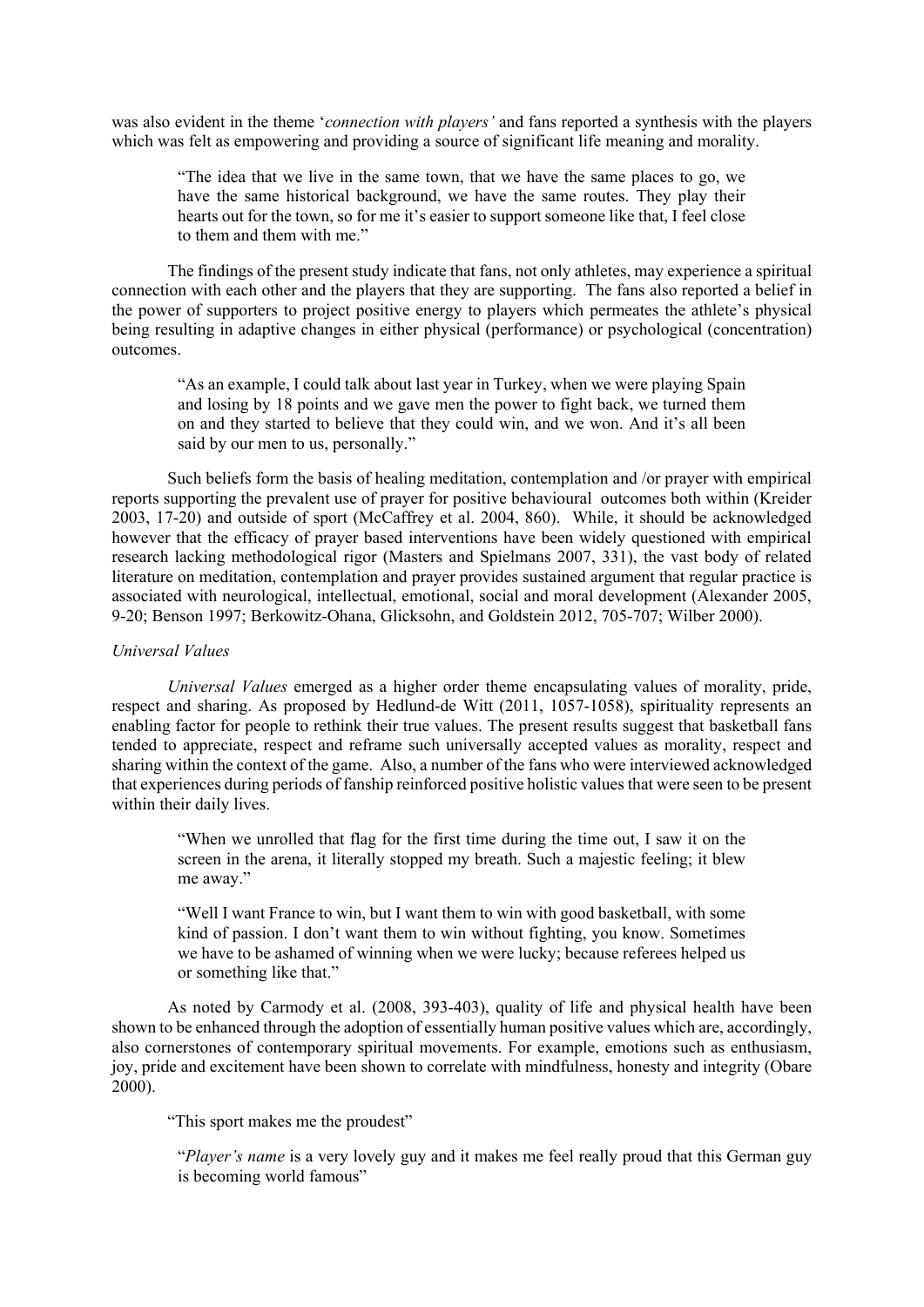"I want to be proud of our victory….I want to watch a game where everyone is involved"

Seligman (2011) covers in great detail the positive outcomes associated with experiencing "authentic happiness" born out of a positive, joyful mindset. Adopting a similar spiritual approach, Peale (1990) describes how a range of techniques based on repetition of Biblical passages can be used to build confidence and aid performance in a variety of business and sports situations. It is evident from these writings that dimensions of sports fanship as a spiritual pursuit not only contain but also have the potential to promote positive values that are seen to enhance a fans spiritual experience of a game and also enrich the individual's life outside of sport. Given the comprehensive evidence base extoling the value of positive attitudes, beliefs and behaviour in the promotion of health and healing (e.g., Benson, 1997) it may be the case that following a team brings with it both spiritual and physical health gains. Such suggestions require further exploration and would appear to be conditional on the predominant values adopted by the subset of supporters that each individual resides within.

## *Conclusion*

The present study sought to investigate sports fanship against a backdrop of dimensions of spirituality as understood through the eyes of fans supporting their nations at an international basketball competition. The findings concur with the proposals of Parry et al. (2007) indicating that sports fanship has the capacity to lead sport supporters to significant life meaning realized through spiritual transcendence. This research provides a phenomenological account of a limited number of basketball fans' psychological and emotional investment in their team to the extent to which the participants, values and beliefs were both shaping, and being shaped by, experiences whilst being a spectator and observing one's team. According to Hedlund-de Witt (2011, 1062) one of the key functions of spirituality is to encourage people to consider true values in their lives. Similarly, the results of the present study suggest that basketball fans not only appreciate universally accepted values such as morality and respect within the game but are in some cases integrate those values in to their daily lives. The study confirmed the findings of Sukhidial, Aiken, and Kahle (2002, 73) indicating that although some sport fans are primarily concerned with their team winning, for a significant majority in the present study the beauty of the game and the team playing to the best of their ability was considered more important. This finding has been discussed in light of the potential implications for health and well-being that may result from congregating and sharing a meaning life experience through supporting a sports team with a large body of similarly invested sports parishioners *vis a vis* fans. This insight might prove useful as marketing departments look to establish advertisements for the team based in part on winning whilst emphasizing the inherent beauty in aesthetic movement. If this phenomenon is true across different spectator groups and is seen to not be moderated by a need to hold particular religious beliefs this may be enough to encourage the altruistic usage of sports funds for community development, health and well-being.

A number of identified areas such as *patriotic feelings* and *appreciation of team effort and/or physical ability* would benefit from further research in order to further explicate the spiritual components inherent in these themes, such as love and enthusiasm, both of which suggest transpersonal consciousness. The present work suggests that feelings of national identity may serve to moderate the extent to which fans give themselves over to supporting their team. As such future work might consider focusing on supporters from a given nation to investigate in more depth associations between nationality, identity, spirituality and sports fanship. Furthermore, future research should consider investigating spiritual dimensions of fanship in a range of sports. The context of the present study was a European Basketball Championship. It is plausible to suggest that European basketball fans may differ from American ice hockey fans or Asian cricket fans in the extent to which they value winning, aesthetics, individual or team contributions.

Considering the fans' accounts from a higher spiritual plane, for example that pure contemplative realm where everything is perfect, empty or open (Wilber 2000; 2007), the sports fans transpersonal experiences differ sharply from the crowd hooliganism and violence often reported after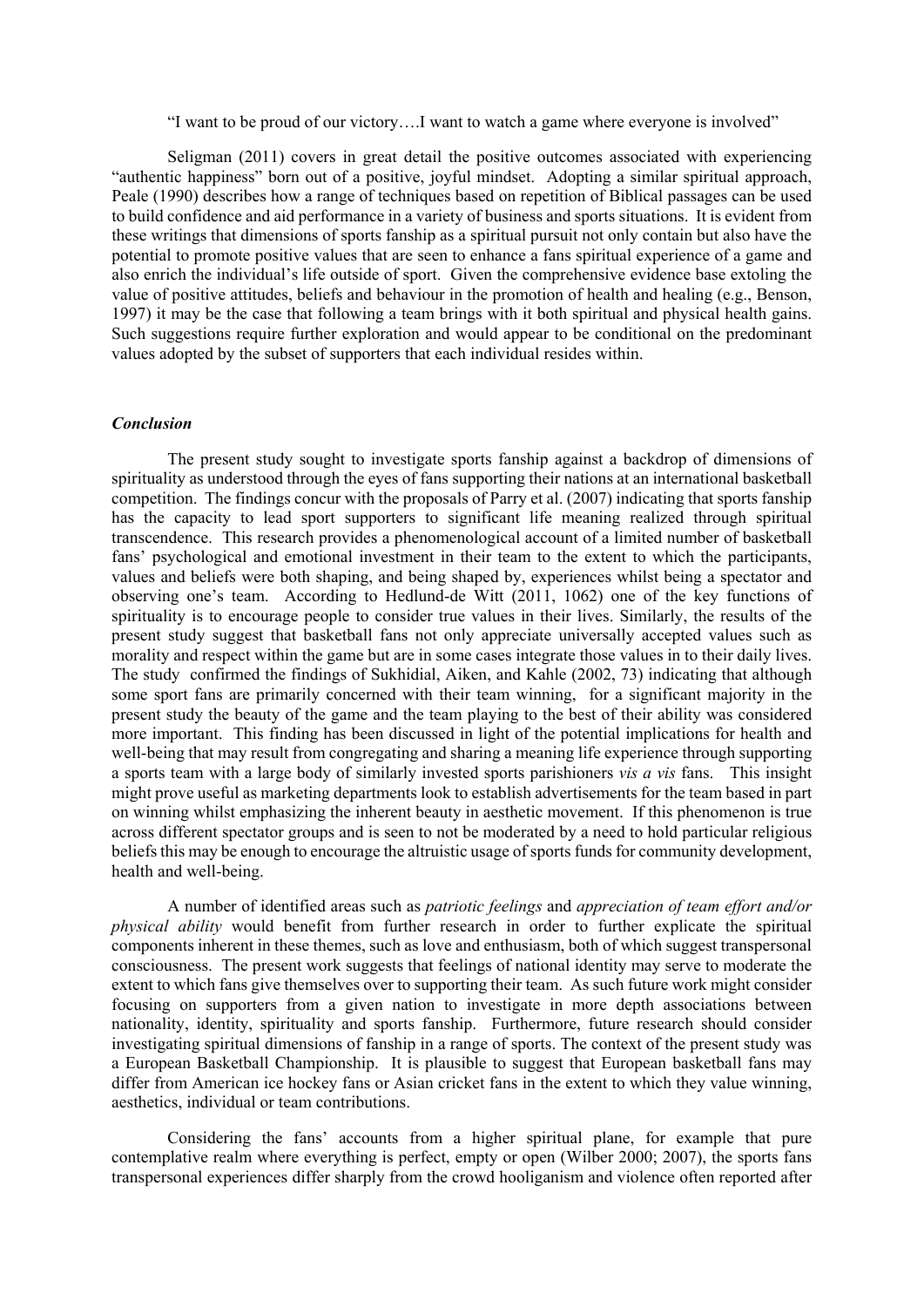national soccer matches. In their collective reverence for their particular sports team, as well as identification with and adoration of individual sports heroes/heroines, the sport fans consciousness is transformed. Their descriptions of devotion, transcendent feelings, connectedness, universal values, appreciation of the game, and enhanced personal meanings reflect such peak experiences described as B values by Maslow (1971). Adoration of revered community leaders and/or ancestors, both living and dead, has been described as the essence of all religious and spiritual traditions (Edwards 2011, 335- 338).

The phenomenological, hermeneutic approach taken in this paper requires the reflexive recognition that all phenomena in the lived world are inextricably interrelated. There is recognition that the literature review, research design, openness of the phenomenological approach and repeated reading of participants' descriptions allowed the fresh phenomena relating to the participants' spiritual experiences to be faithfully revealed and documented in the form of a tabulated audit trail for evaluation by other researchers. At the same time there is recognition that interpretation is never ending and that the data could be interpreted further in multiple ways, for example, third order values may differentially reveal further abstract higher, deeper or broader interpretations which include meanings and values such as love, enthusiasm, identification, transformation of consciousness, morality and self realisation.

It is acknowledged that there exist a number of limiting factors that impact on the findings of the present study. Limited sample size, time constrained interview conditions, and difficulties with achieving consensual validation of the interviews all represent areas for critical consideration. These limitations should however be set against the authenticity of the participant group and the natural environment in which data was collected. Due to the paucity of previous research related to spirituality and sports fanship, it is too early to draw firm conclusions regarding practical implications of this study. The present work has however served to raise awareness of spiritual dimensions inherent in sports fanship and has provided some tentative suggestions as to how the findings may be of interest for fans, athletes, and sports marketing companies, as well as of value for individual, interpersonal and community development, health and welfare.

## *References*

Alexander, Victoria K. 2005. "Applications of Maharishi Vedic Science to Developmental Psychology." *Journal of Social Behaviour and Personality* 24: 9**–**20.

Arnold, Peter J. 1990. "Sport, the Aesthetic and Art: Further Thoughts." *British Journal of Educational Studies* 38: 160-171.

Aupers, Stef., and Houtman, Dick. 2006. "Beyond the Spiritual Supermarket: The Social and Public Significance of New Age Spirituality." *Journal of Contemporary Religion* 21: 201-222.

Baker, William J. 2007. *Playing with God: Religion and Modern Sport*. Cambridge, MA: Harvard University Press.

Bee, Colleen C., and Havitz, Mark E. 2010. "Exploring the Relationship Between Involvement, Fan Attraction, Psychological Commitment and Behavioural Loyalty in a Sports Spectator Context." *International Journal of Sports Marketing and Sponsorship* 11: 140-157.

Benson, Herbert. 1997. *Timeless Healing.* London, UK: Scribner.

Berkowitz-Ohana, Aviva., Glicksohn, Joseph., and Goldstein, Abraham. 2012. "Mindfulness- Induced Changes in Gamma Band Activity- Implications for the Default Mode Network, Self-Reference and Attention." *Clinical Neurophysiology* 123: 700-710.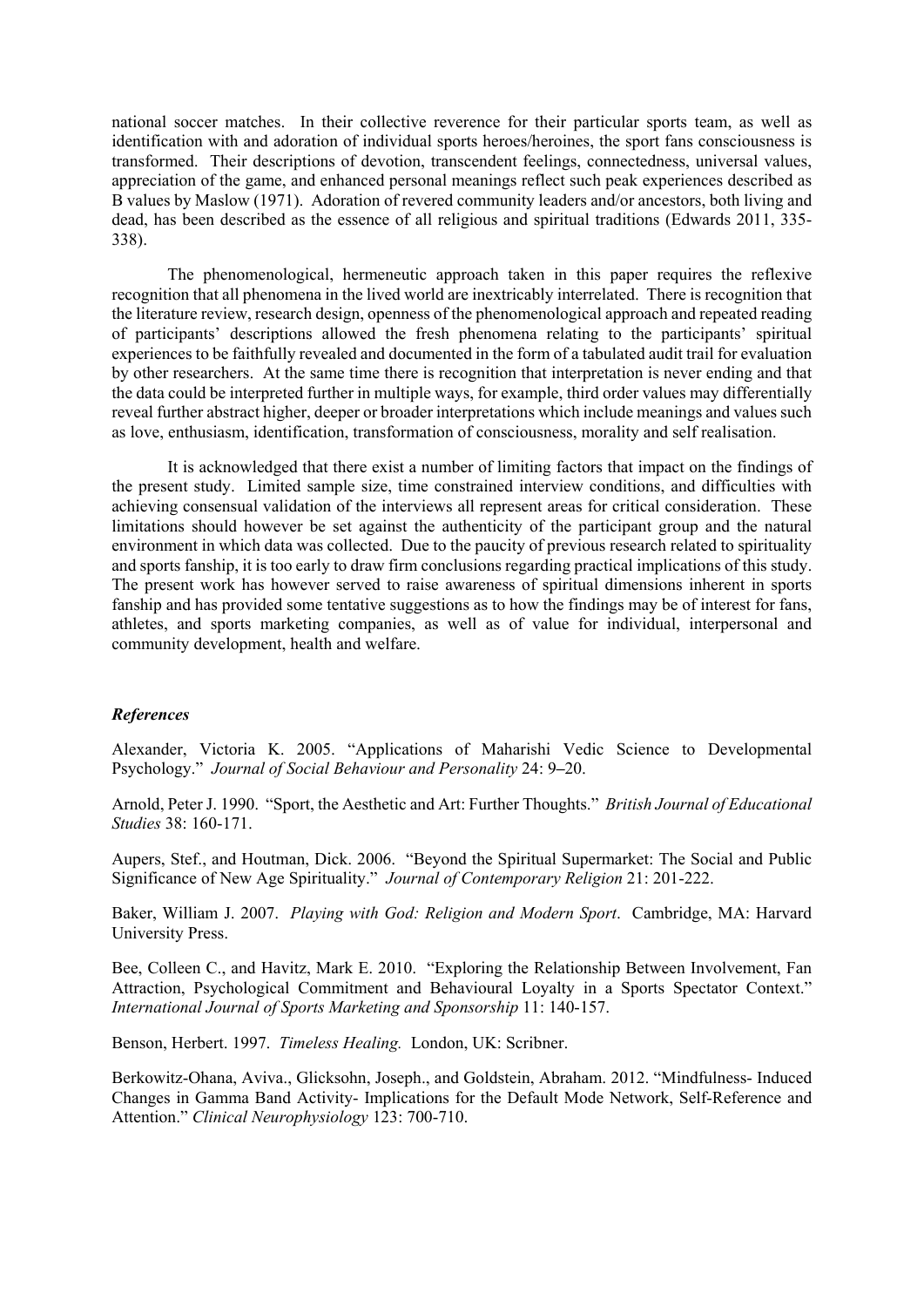Bernache-Assolallant, Iouri., Bouchet, Patrick., Auvergne, Sarah., and Lacassagne, Marie-Francoise. 2011. "Identity Crossbreeding in Soccer Fan Groups: A Social Approach. The Case of Marseille (France)." *Journal of Sport and Social Issues* 35: 72-100.

Bruce, Toni. 2014. "A Spy in the House of Rugby: Living in the Emotional Spaces of Nationalism and Sport." *Emotion, Space and Society* 12: 32-40.

Carmody, James., Reed, George., Kristeller, Jean., and Merriam, Phillip. 2008. "Mindfulness, Spirituality, and Health-Related Symptoms." *Journal of Psychosomatic Research* 64: 393-403.

Chally, Pamela S., and Carlson, Joan M. 2004. "Spirituality, Rehabilitation, and Ageing: A Literature Review." *American Academy of Physical Medicine and Rehabilitation* 85: 60-65.

Coakley, Jay. 2004. *Sports in Society. Issues and Controversies*. 8th ed. New York, NY: McGraw-Hill.

Crust, Lee. 2006. "Challenging the 'Myth' of a Spiritual Dimension in Sport." *Athletic Insight* 8: 17- 31.

Csikszentmihalyi, Mihalyi. 1990. *Flow: The Psychology of Optimal Experience.* NY: Harper Collins.

Dillon, Kathleen M., and Tait, Jennifer L. 2000. "Spirituality and Being in the Zone in Team Sports: A Relationship?" *Journal of Sport Behavior* 23: 91-100.

Eastman, Susan T., and Riggs, Karen E. 1994. "Televised Sports and Ritual: Fan Experiences." *Sociology of Sport Journal* 11: 249-274.

Edwards, Stephen D. 2002. "Experiencing the Meaning of Exercise*.*" *Indo-Pacific Journal of Phenomenology* 4: 1-11.

Edwards, Stephen D. 2011. "A Psychology of Indigenous Healing in Southern Africa. *Journal of Psychology in Africa* 21: 335-347.

Forman, Robert K. C. 2004. *Grassroots Spirituality*. Exeter, England: Imprint Academic.

Frankl, Vicktor E. 2000. *Man's Search For Meaning: An Introduction to Logotherapy*. New York, NY: Beacon.

Gaillardetz, Richard. 2005. "In the Spirit of the Game." *U.S. Catholic* 70: 30-33.

Good, Marie., Willoughby, Teena., and Busseri, Michael A. 2011. "Stability and Change in Adolescent Spirituality/Religiosity: A Person-Centered Approach." *Developmental Psychology* 47: 538-550.

Hamilton, Mark. 2011. "An Augustinian Critique of our Relationship to Sport." In *Theology, Ethics and Transcendence in Sports* edited by Parry, Jim., Nesti, Mark. &.Watson, Nick., 25-35*.* New York, NY: Routledge.

Hawkins, Billy. 2000. "A Critical Reading of a Promise Keepers Event: The Inter-Workings of Race, Religion, and Sport." *Sociology of Sport OnLine Journal 3*. Accessed October 12, 2011 from http://physed.otago.ac.nz/sosol/v3i1/v3i1a2.htm

Hedlund-de Witt, Annick. 2011. "The Rising Culture and Worldview of Contemporary Spirituality: A Sociological Study of Potentials and Pitfalls for Sustainable Development." *Ecological Economics* 70: 1057-1065.

Heidegger, Martin. 1927. *Being and Time*. (Translated by J. Macquarrie and E. Robinson). New York, NY: Harper and Row.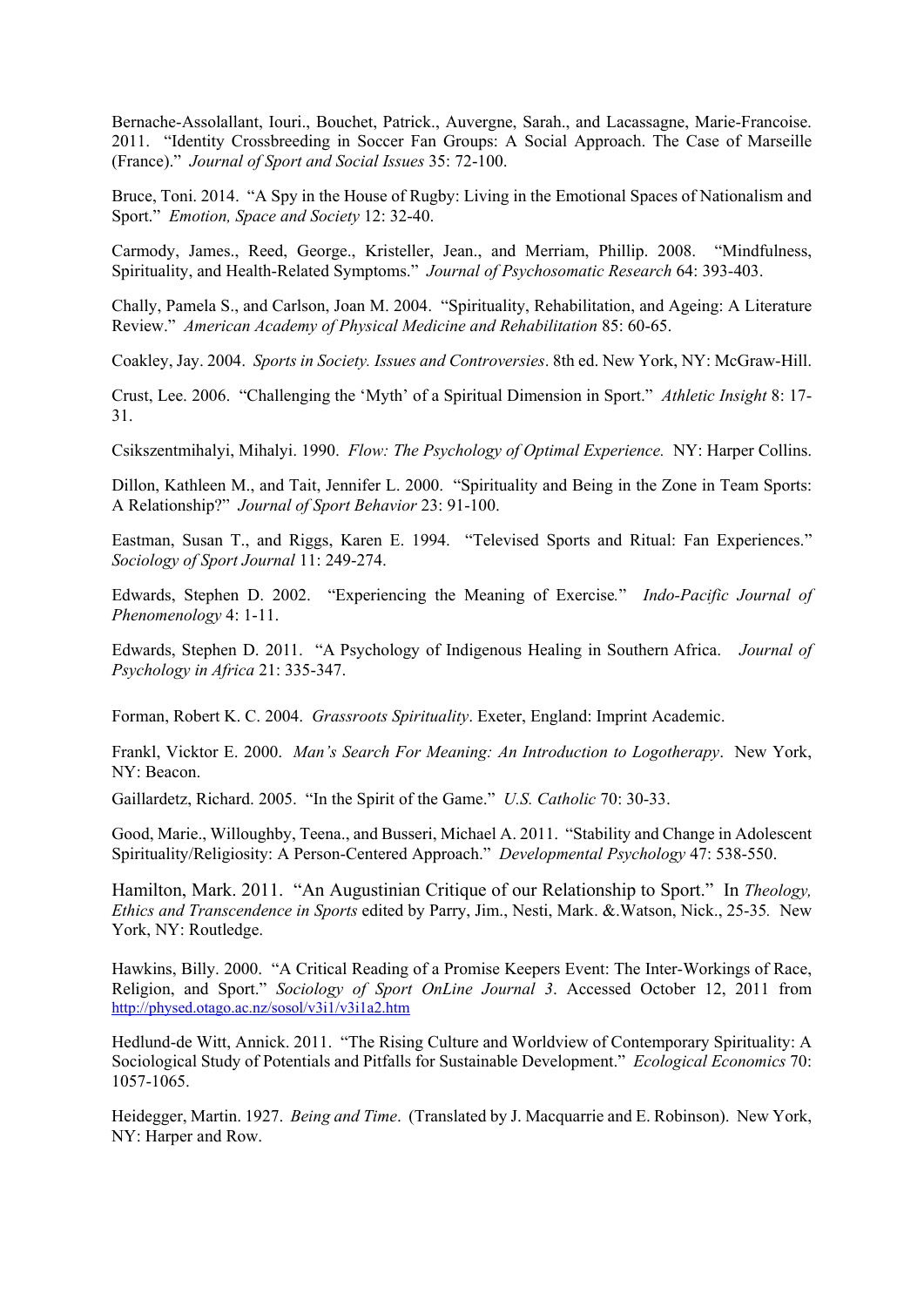Higgs, Robert J. 1995. *God in the Stadium. Sports and Religion in America*. Lexington, KE: The University Press of Kentucky.

Hoffman, Steven J. 1992. *Sport and Religion*. Champaign, IL: Human Kinetics.

Hoover, Stewart M. 2006. *Religion in the Media Age*. Abingdon: Routledge

Husserl, Edmund. 1917. Pure Phenomenology, Its Method and its Field of Investigation. In *Husserl: Shorter Works* edited by McCormick, Peter., and Elliston, Frederick A., 9-17. Notre Dame, Indiana: University of Notre Dame Press.

Hyman, Corine., and Handal, Paul J. 2006. "Definitions and Evaluations of Religion and Spirituality Items by Religious Professionals: A Pilot Study." *Journal of Religion and Health* 45: 264-281.

Kahle, Lynn R., and Close, Angeline. G. 2010. *Consumer Behaviour Management for Effective Sports and Event Marketing*. Hove, Sussex: Routledge.

King, Anna S. 1996. "Spirituality: Transformation and Metamorphosis. *Religion* 26: 343-351.

Kelly, Patrick S. J. 2011. "Flow, Sport and the Spiritual Life." In *Theology, Ethics and Transcendence in Sports* edited by Parry, Jim., Nesti, Mark. & Watson, Nick., 163-181. New York: Routledge.

Klugman, Matthew. 2009. "Loves, Suffering and Identification: The Passion of Australian Football League Fans." *The International Journal of the History of Sport* 26: 21-44.

Koch, Tina. 1995. "Interpretive Approaches In Nursing Research: The Influence of Husserl and Heidegger." *Journal of Advanced Nursing* 21: 827-836.

Kreider, Anthony J. 2003. "Prayers For Assistance as Unsporting Behavior." *Journal of the Philosophy of Sport* 5: 17-25.

Lawrence, Ian. 2011. "Living in a Sectarian Maelstrom: A Christian Professional Football Player's Perspective." In *Theology, Ethics and Transcendence in Sports* edited by Parry, Jim., Nesti, Mark., and Watson, Nick. 82-103*.* New York, NY: Routledge

Litwinczuk, Kathleen M., and Groh, Carla J. 2007. "The Relationship Between Spirituality, Purpose In Life, and Well-Being in HIV-Positive Persons." *Journal of the Association of Nurses in Aids Care*  18: 13-22.

Magdalinski, Tara., and Chandler, Timothy J. L. 2002. *With God on their Side: Sport in the Service of Religion*. London: Routledge.

Maslow, Abraham H. 1971. *The Further Reaches of Human Nature.* New York, NY: The Viking Press.

Masters, Kevin S., and Spielmans, Glen I. 2007. "Prayer and Health: Review, Meta-Analysis, and Research Agenda." *Journal of Behavioral Medicine* 30: 329-338.

McCaffrey, Anne M., Eisenberg, David M., Legedza, Anna. T. R., Davis, Roger B., and Phillips, Russell S. 2004. "Prayer for Health Concerns: Results of a National Survey on Prevalence and Patterns of Use." *Archive of Internal Medicine* 164: 858-862.

Murphy, Michael. 1992. *The Future of the Body. Explorations into the Further Evolution of Human Nature.* New York: Penguin.

Murphy, Michael., and White, Rhea A. 1978. *In the Zone: Transcendent Experiences in Sports*. Middlesex, England: Penguin.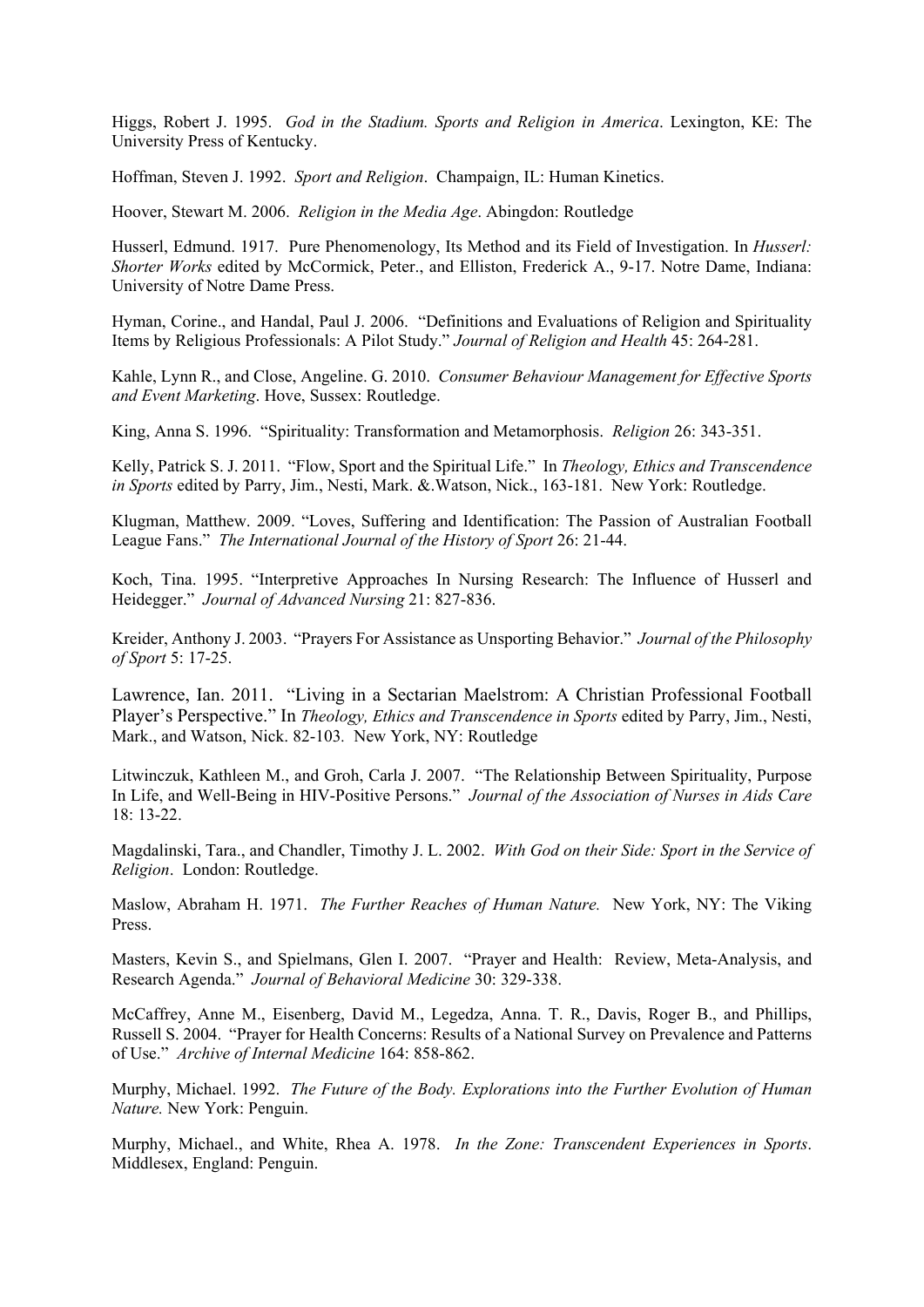Nesti, Mark. 2007. "The Spirit of Sport: An Existential Psychology Perspective. In *Sport and Spirituality. An Introduction* edited by Parry, Jim., Robinson, Simon., Watson, Nick., and Nesti, Mark. 119-135. New York: Routledge

Obare, Ruphine S. 2000. *Can Sport Exist Without Religion?* Sheffield, England: Sheffield University Press,

Noakes, Timothy. 2003*. Lore of Running.* Champaign, Ill: Human Kinetics.

Parry, Jim., Nesti, Mark. &.Watson, Nick. 2011. *Theology, Ethics and Transcendence in Sports.* New York: Routledge

Parry, Jim., Robinson, Simon., Watson, Nick J., and Nesti, Mark. 2007. *Sport and Spirituality. An Introduction*. New York: Routledge

Peale, Norman V. 1990. *The Power of Positive Thinking*. New York, NY: Prentice-Hall.

Pienaar, Francoise. 2000. *Rainbow Warrior: The Book That Shocked the Rugby World*. London, England: Harper Collins.

Preece, Gordon. 2006. "When I Run I Feel God's Pleasure: Towards a Protestant Play Ethic. In *Sport and Spirituality* edited by Preece, Gordon, and Hess, Rob. 25-49. Adelaide, South Australia: ATF Press.

Preece, Gordon., and Hess, Rob. 2006. *Sport and Spirituality*. Adelaide, South Australia: ATF Press.

Seligman, Martin. 2011. *Flourish*. London:Boston: Nicholas Brealey Publishing.

Saint Sing, Susan. 2005. "Spirituality of Sport: Balancing Body and Soul." *Journal of Philosophy in Sport* 32: 227-229.

Smith, Jonathan A. 2008. *Qualitative Psychology. A Practical Guide to Research Methods*. London, England: Sage

Spinelli, Ernesto. 1989. *The Interpreted World. An Introduction to Phenomenological Psychology.* London, England: Sage.

Sukhdial, Ajay., Aiken, Damon., and Kahle, Lynn. 2002. "Are You Old School? A Scale For Measuring Sports Fans' Old-School Orientation." *Journal of Advertising Research* 42: 71-81.

Tanyi, Ruth A. 2002. "Towards Clarification of the Meaning of Spirituality." *Journal of Advanced Nursing* 39: 500-509.

Wann, Daniel L., Royalty, Joel L., and Rochelle, Al. R. 2002. "Using Motivation and Team Identification to Predict Sport Fans' Emotional Responses to Team Performance." *Journal of Sport Behaviour* 25: 208-216.

Watson, Nick J. and Nesti., Mark. 2005. "The Role of Spirituality in Sport Psychology Counselling." *Journal of Applied Sport Psychology* 17:228**–**239.

Wilber, Kenneth. 2000. *Integral Psychology*. Boston, MA: Shambhala.

Wilber, Kenneth. 2007. *Integral Spirituality*. Boston, MA: Integral Books.

Willig, Carla. 2008. *Introducing Qualitative Research in Psychology: Adventures in Theory and Methods*. 2nd ed. Philadelphia: Open University Press.

Willig, Carla. & Rogers, Wendy S. 2008. *The Sage Handbook of Qualitative Research in Psychology*. London, England: Sage.